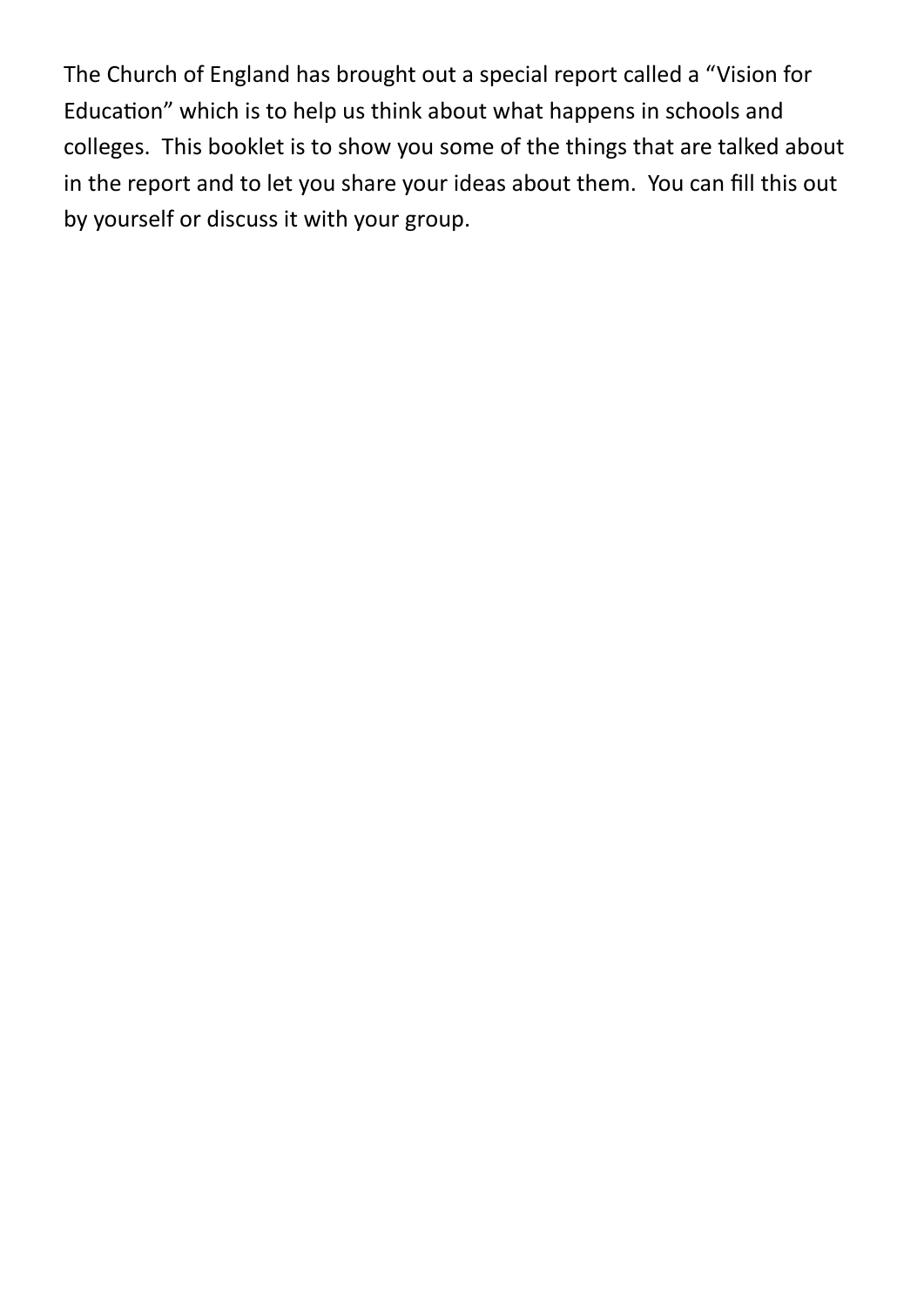## **What do you need to live?**

**Write or draw some ideas inside the outline below.**

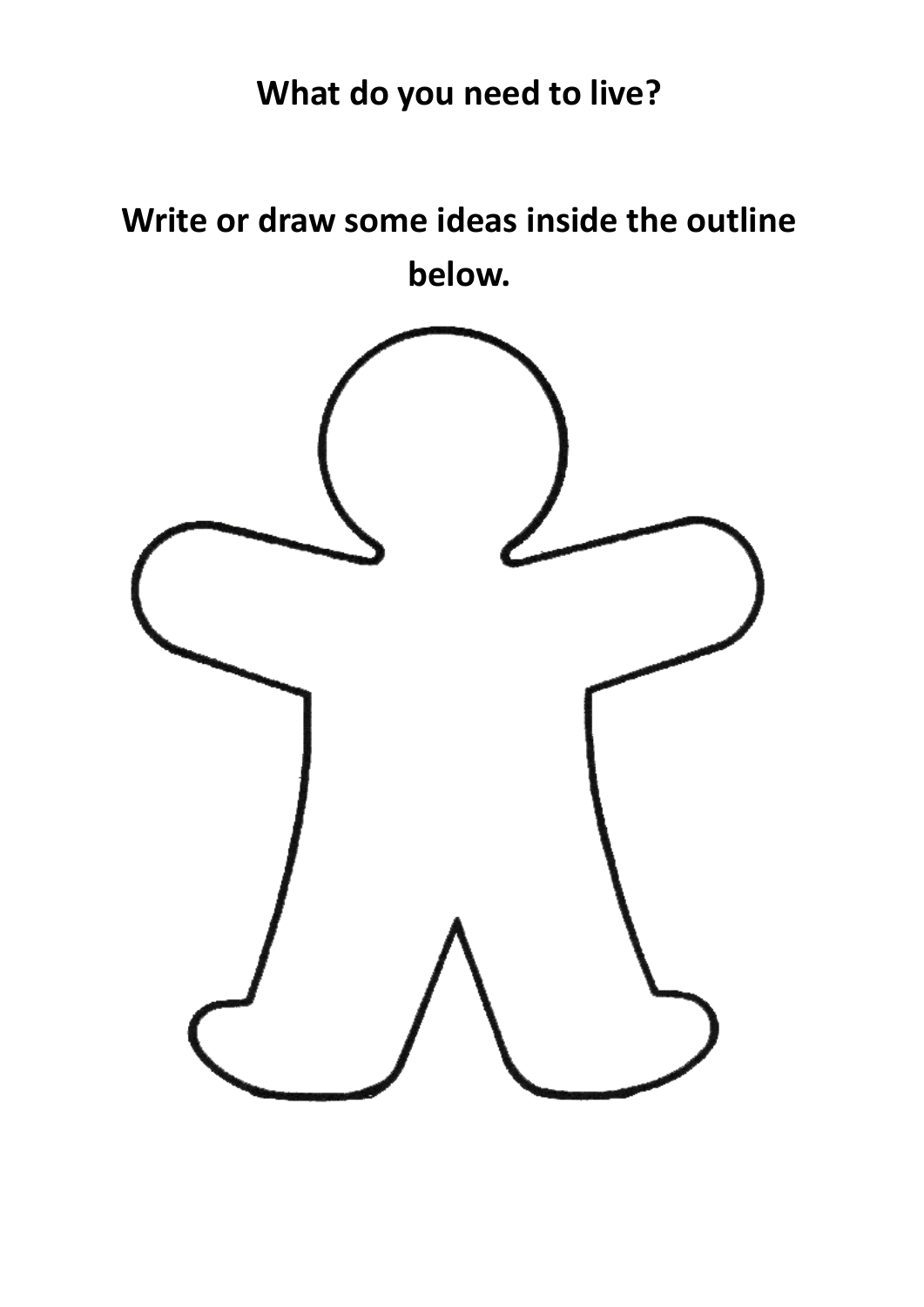## **What do you need to live a FULL life?**

**Write or draw your ideas in the figure below. How are they different from the first figure?**



**Differences:**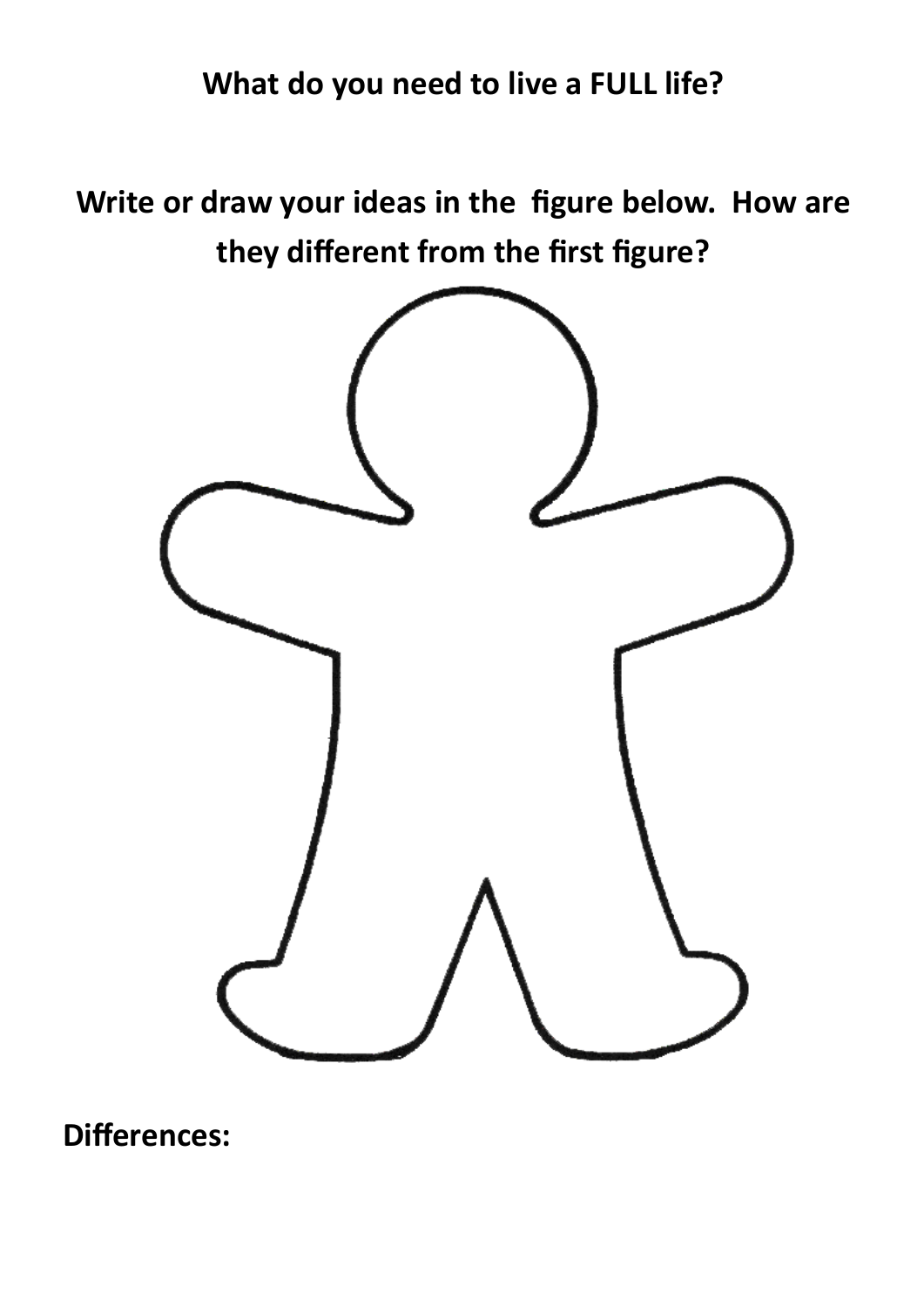The Bible tells us that it is important that you are able to fulfil your full potential by "growing in wisdom". Can you fit the nine ideas below into a "diamond nine" to show which you think are the most important for you in your school and which help you "grow in wisdom"? (You can use the numbers to fill in the diagram.)



- 1. Challenging and exciting lessons which make me think
- 2. A chance to ask important questions and find out answers
- 3. Doing PE and playing games to stay fit
- 4. Assemblies, and learning about religions in RE
- 5. Discovering about how the world works (e.g. nature, science, democracy)
- 6. Being creative (e.g. art, drama, music)
- 7. Finding out about how other people live, here and abroad
- 8. Being able to read and understand more and more difficult books and websites
- 9. Working out my values to live by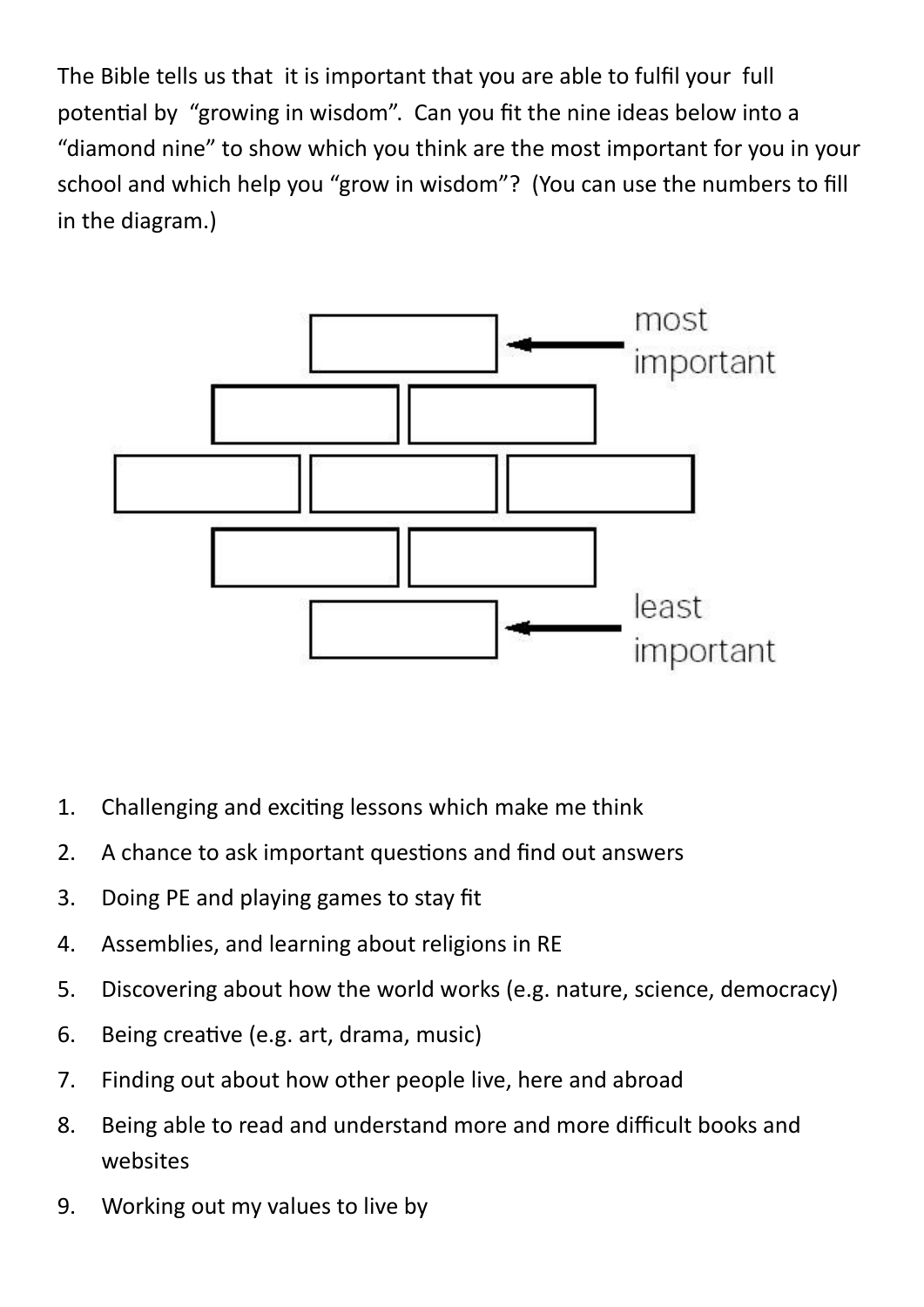Christians believe that every human being is loved and cared for by God and that we should love others too. Can you fit the nine ideas below into a "diamond nine" to show which you think are the most important for you in your school, and which help your school to be a loving and caring place. (You can use the numbers to fill in the diagram.)



- 1. Being treated with respect by adults
- 2. Being treated with respect by other children
- 3. Feeling safe
- 4. Feeling happy
- 5. Feeling valued
- 6. Nobody is made to feel different or excluded
- 7. We are helped when things go wrong
- 8. We feel we are all a community of friends together
- 9. Everyone encourages us to do our best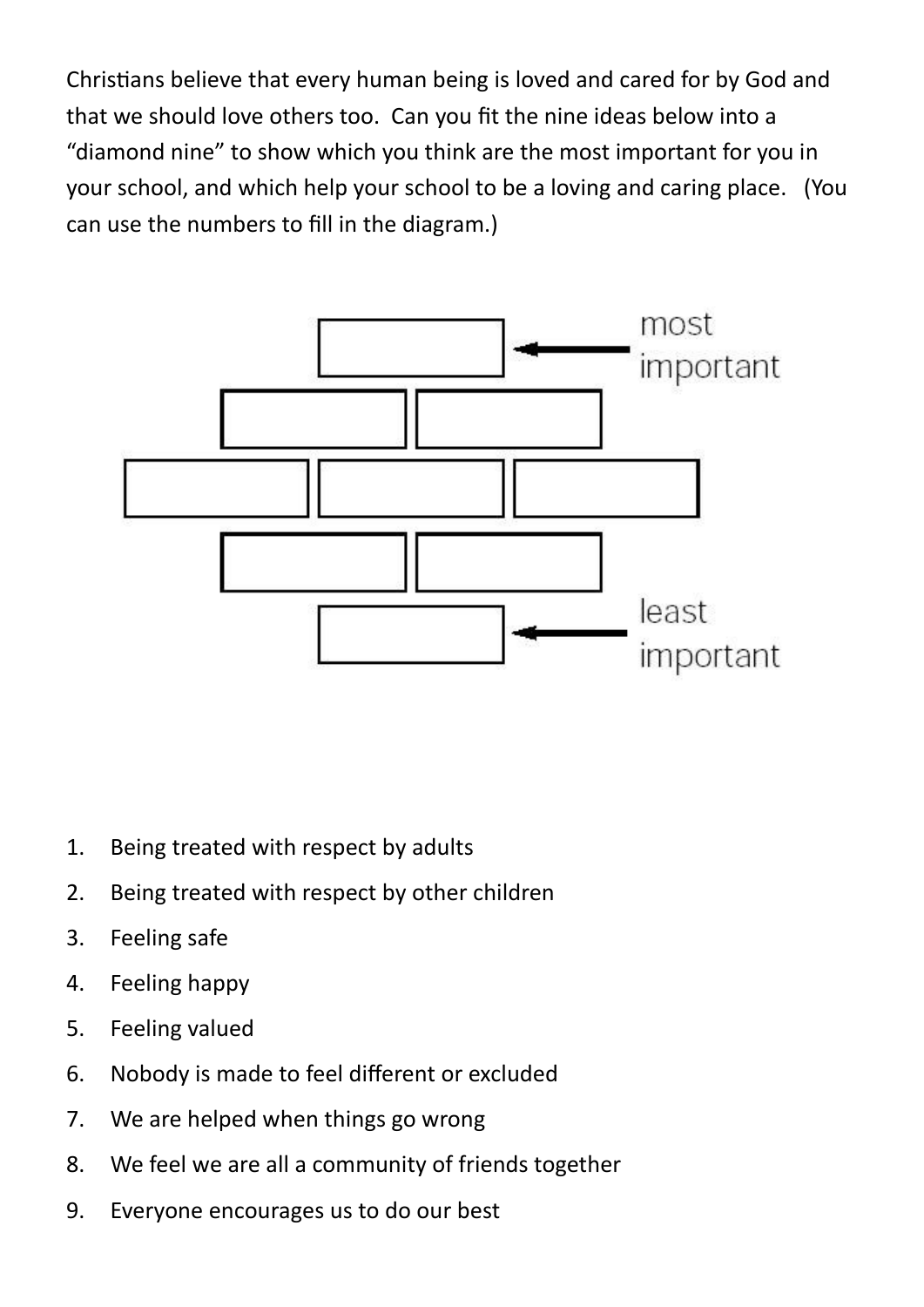## **What about You?**

On these two pages are four different statements about what Christians believe and which should affect what happens in your school. Things don't happen by themselves in school, people make them happen—so what could *you* do to make things happen?

Christians believe that every person is made "in the image of God" and this means that everybody should be valued and respected.

I could show I value and respect people by…………….

Christians believe that everyone deserves to have the opportunity to live a full life ("life in all its fullness").

I could improve my life and that of other people by……………………….